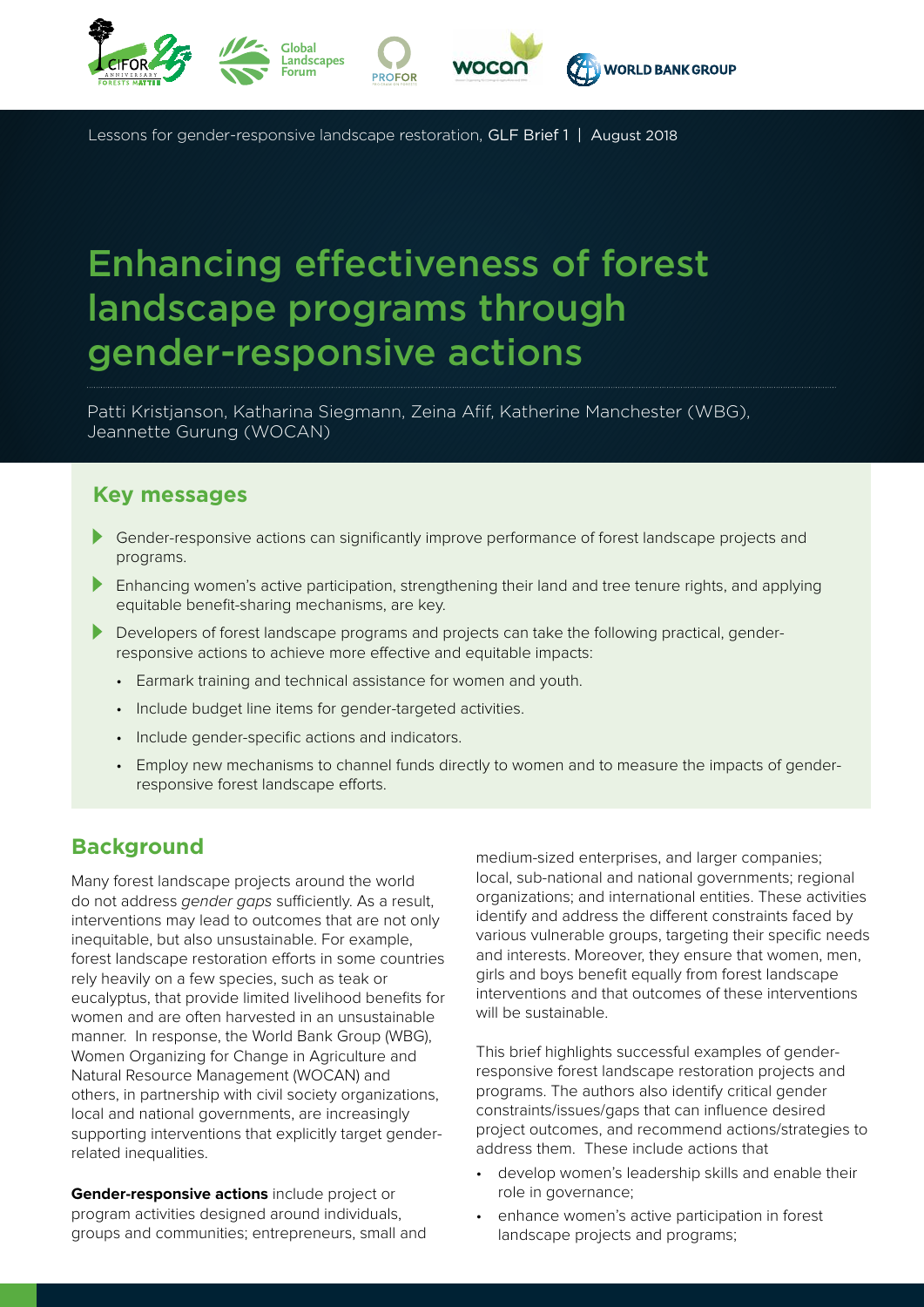- strengthen land and tree tenure rights;
- design equitable benefit-sharing mechanisms;
- support inclusive, local, forest and agricultural institutions, governance structures, networks and platforms;
- strengthen women's access to finance for forest, agroforestry and energy access through technologies, activities and enterprises;
- build women's knowledge and technical skills;
- measure results/impacts of all of the above.

## **Evidence and experience: Community forest management in Mexico**

Addressing gender issues in practice involves targeted analyses to understand critical gaps that can be addressed in specific contexts. Community forest management in Mexico, for example, is widely recognized for its scale and level of sophistication in tackling gender issues. Since the 1990s, the Government of Mexico has run a series of community-focused programs that provide incentives and advice to improve forest management. PROCYMAF, financed by the World Bank, is one such innovative program. Mexico's ongoing efforts in community forest management have helped strengthen social cohesion and social capital at the local level. Based on a system of collective land ownership and sound community governance structures, the country's forest sector policies and programs like PROCYMAF recognize ejidos and communities as key to rural development.

Despite its achievements, Mexico's forestry sector still can improve its gender responsiveness.

The country's community forest management strategy includes targeted incentive programs (e.g. subsidies) related to infrastructure, access to finance, technical assistance and forest management-related capacity strengthening. However, roughly 80% of forest landowners are male, and subsidies have traditionally gone to those with land titles. Therefore, women's opportunities to benefit from public programs have been limited. Community governance structures and decision-making bodies have also been predominantly male, further limiting women's participation in forest management.

A recent gender analysis, led by the WBG's Environment and Natural Resources group, analyzed perceived and actual barriers women face in accessing natural resource management programs in Mexico. The study team identified multiple barriers to women's participation. These include complex sign-up procedures, lack of aspirations, low self-efficacy and confidence, and lack of commitment to follow-through with intentions.

The team leverages insights from behavioral science to design solutions that simplify procedures, increase women's aspirations through role models and provide commitment devices such as SMS reminders and hotlines to support women through the application process. These innovations, which are being field-tested, will be replicated at landscape level. This 'action research' will contribute to the much-needed evidence of the benefits, costs and impacts of gender-responsive approaches in forest landscape investments. It will also test and demonstrate innovative and relatively low-cost solutions and actions that similar programs in other countries could adopt.



Women agroforesters, Mexico (Photo by World Bank)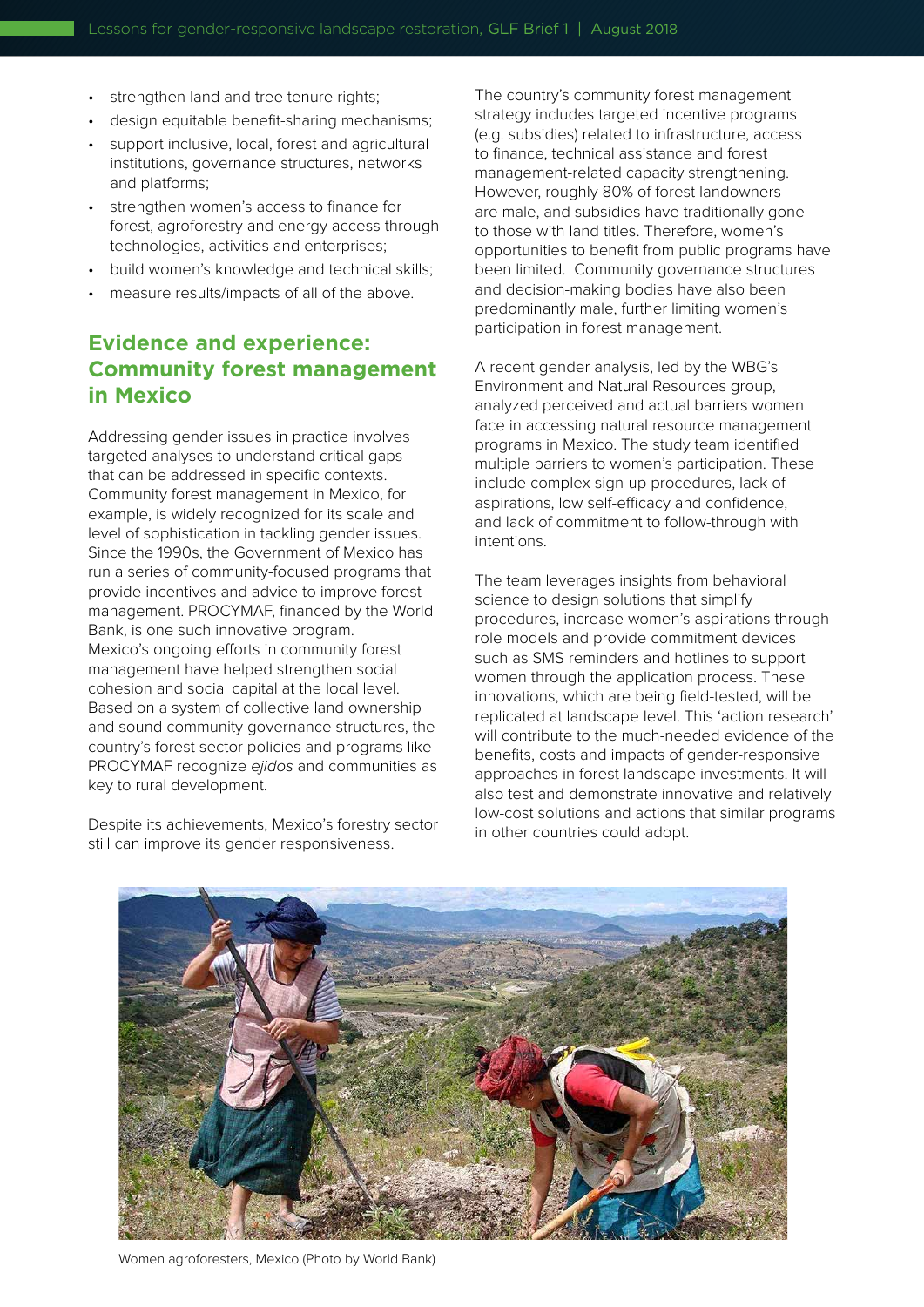

**Figure 1. Women's behavioral bottlenecks in Mexico's forest landscape programs** (Source: World Bank 2018)

Figure 1 illustrates the five greatest challenges limiting women's participation in forest landscape programs. These are related to hearing about these programs, aspiring to apply, inquiring about them, applying for them and actually receiving benefits. Gender-targeted strategies and actions are needed to overcome each of these hurdles and achieve desired outcomes (shown as the highest mountain peak).

# **The W+ Standard for women's empowerment in Nepal and Indonesia**

The WBG-supported REDD+1 programs have also been very supportive of, and are testing, targeted gender actions in many countries. For example, through its Emissions Reduction Program Document of its REDD+ program, Nepal is testing an innovative benefit-sharing mechanism that provides resources to women's groups. It is known as the **W+ Standard for women's empowerment.** WOCAN created the W+ Standard to measure the impact of women's empowerment and to accelerate investments in women's access to resources and capital. Its metrics focus on six areas: time, income, health, leadership, education

and food security. Governments, companies and individuals can use the W+ results-based framework to make projects in the forest sector more transparent and effective.

The W+ Standard provides certification for economic development or environment projects that generate increased social and economic benefits for women. These benefits can take the form of time and labor-saving mechanisms, improved renewable energy technologies, and/ or participation in forest and agriculture activities. On the one hand, women stand to benefit from the certified project activities (determined through consultation with the women beneficiaries during project design). On the other, they also benefit from direct payments to women's groups that are generated through sales of the W+ units and provided by the project developers.

The application of the W+ Standard demonstrates that many 'forest smart' interventions involve saving time and efficient use of water and fuelwood, which are particularly beneficial to women. For example, the W+ certification has been used in biogas digester projects with women's groups in Nepal and Indonesia. This has resulted in measured and verified energy and time savings for women, along with improvements in income, assets and leadership capacity. The W+ Standard is also being applied in agroforestry-, water- and food-related projects across Africa and Asia.

<sup>1</sup> Reducing Emissions from Deforestation and Forest Degradation, and the role of conservation, sustainable management of forests and enhancement of forest carbon stocks in developing countries (REDD+).